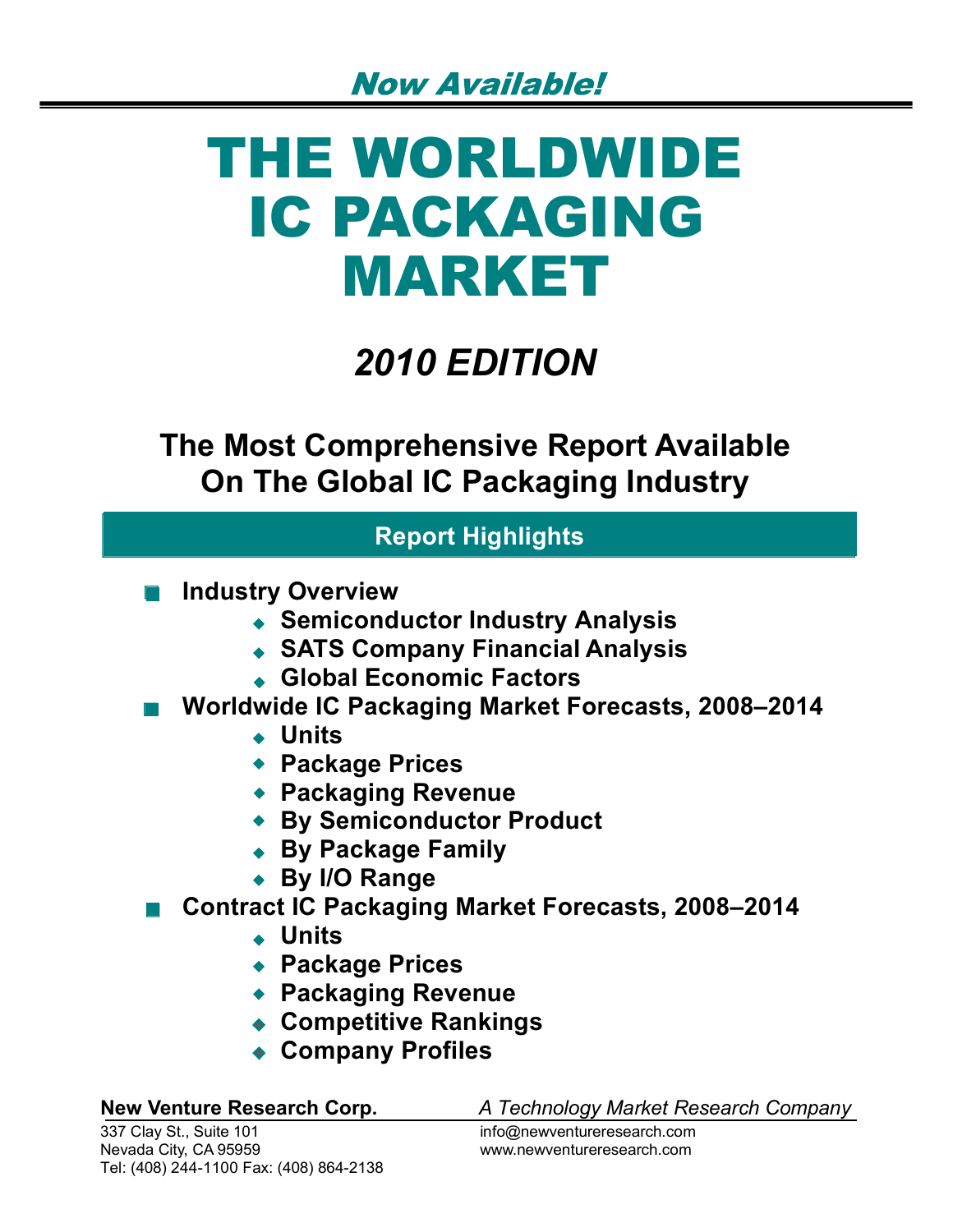#### **Synopsis**

After an unprecedented five years of continuous market growth, the semiconductor industry faltered in late 2009 as the global economic crisis struck hard. So, where is the industry headed now and what are the implications for the IC packaging industry? *New Venture Research (NVR)* , in the **2010 Edition** of **The Worldwide IC Packaging Market,** analyzes the semiconductor industry and uses this analysis to forecast the future of the global IC packaging market.

The report begins with NVR's views on the state of the semiconductor industry, along with a top level forecast (see Figure 1). This discussion includes factors bearing on individual semiconductor products as well as global economic factors. The financial performance of the publicly-traded SATS companies' is also addressed.





Following this high-level review, the report presents forecasts for each semiconductor product type, and segments these products by package family and I/O count range. Packaging revenue figures are displayed for each segment, based on prices charged in the contract assembly market. The package families are then rolled up by I/O count and semiconductor product. In doing so, the report generates the total value of the IC packaging industry.

Next, the report presents *NVR's* continuing, extensive coverage of the packaging contractor market. Packaging contractors will continue to assume a larger share of the world's IC packaging business. The report breaks the contractor market down by package families and major product categories providing units and revenue for each category. To help you further assess this group of companies, the report profiles the activities of the world's largest contractors and the packages they offer.

**The Worldwide IC Packaging Market**, **2010 Edition** continues NVR*'s* leadership position in assessing the status and future of IC packaging. This report will provide you with an effective and economical tool for assessing the future of this market. The report sells for \$2995 with extra single user licenses at \$250. This report is only available in PDF format and is delivered by email. Corporate licensing is available—contact us for pricing.

#### **About the Author**

**Sandra Winkler** is the senior analyst for IC packaging at New Venture Research (NVR). She began her analyst career as an independent consultant to the telecommunications industry more than 20 years ago. Ms. Winkler has authored widely cited reports on IC packaging since 1995 for Electronic Trend Publications (ETP) which is now NVR. She has spoken at numerous industry conferences and has written articles for a variety of trade publications. Ms. Winkler has an MBA from Santa Clara University.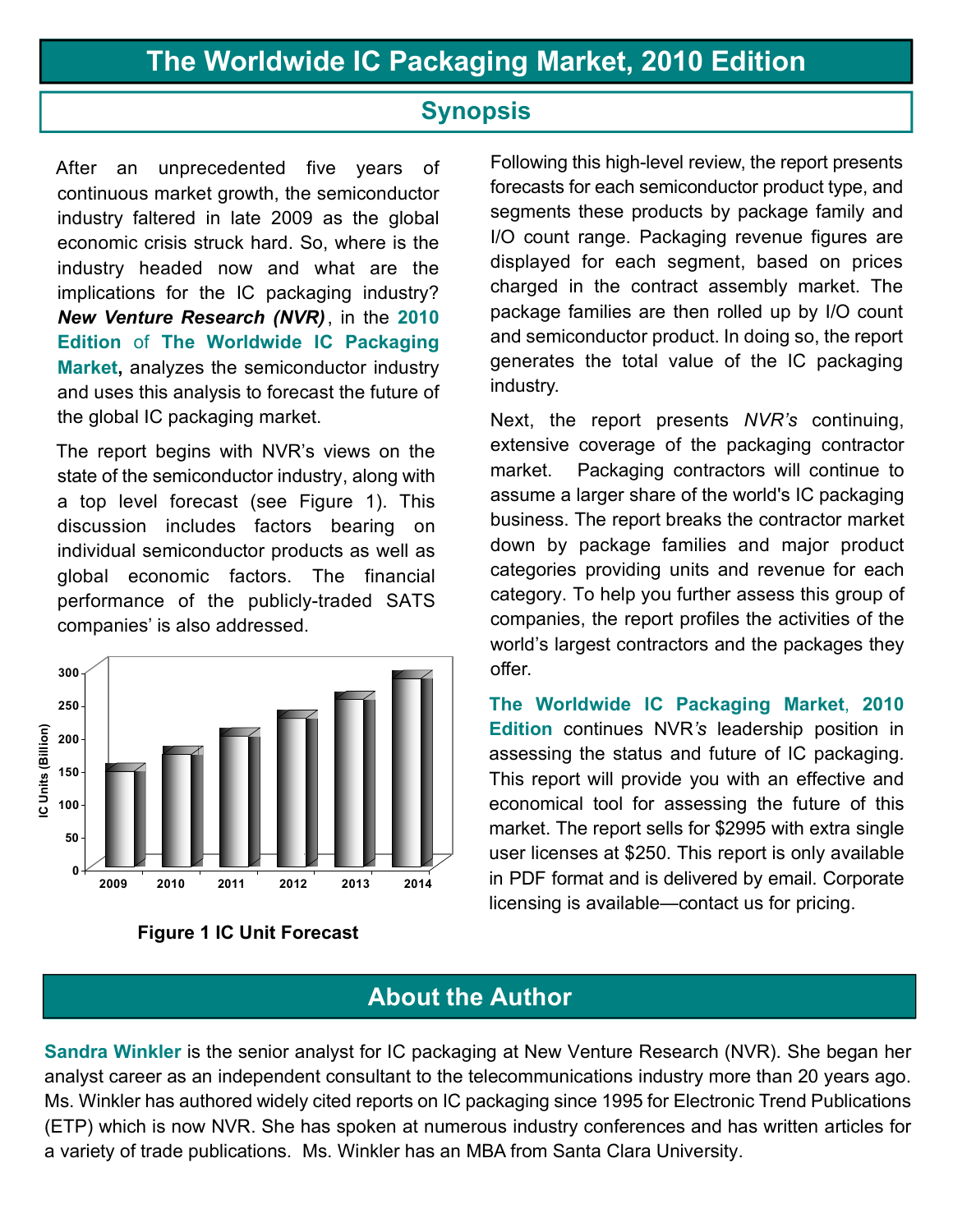#### **Table of Contents**

#### **Chapter 1: Introduction Chapter 2: Executive Summary Chapter 3: The State of the Industry Semiconductor Industry Analysis SATS Company Financial Analysis Global Economic Factors Chapter 4: IC Package Forecast by Product MPU MCU DSP DRAM Flash SRAM ROM and EPROM EEPROM/Other Memory Digital Bipolar Standard Logic Gate Arrays Cell-Based and PLD Display Drivers Custom Logic Amplifiers Interfaces Voltage Regulators Data Converters Custom Analog Chapter 5: IC Package Forecast by Package Family**

**DIP SOT SO TSOP DFN CC QFBFN PGA BGA FBGA WLBCA** 

#### **Chapter 6: Packaging Contractor Market**

**Market Overview Forecasts by Package Family DIP SOT SO TSOP DFN CC QFP QFN PGA BGA FBGA WLP Unit, Revenue, and Pricing Forecasts Forecast by Product Contractor Rankings**

#### **Chapter 7: Company Profiles**

**Amkor ASE Carsem China Wafer Level CSP ChipMOS CORWIL Technology EEMS FlipChip Int'l Fujitsu Hana Hana Micron I2A IDS Electronics Infiniti Jiangsu Changjiang Lingsen**

**Millennium Micro Naito Densei Kogyo Nantong Fujitsu NxGEN OSE Powertech Shinko Electric Signetics Siliconware SPEL STATS ChipPAC Tianshui Huatian Tech Unisem UTAC Vigilant Technology Wuxi China (Anst) XinTec**

#### **Appendix A: Contractor Packages**

**Appendix B: Contractor Website Guide**

**Appendix C: Glossary**

**Appendix D: SATS Financial Data**